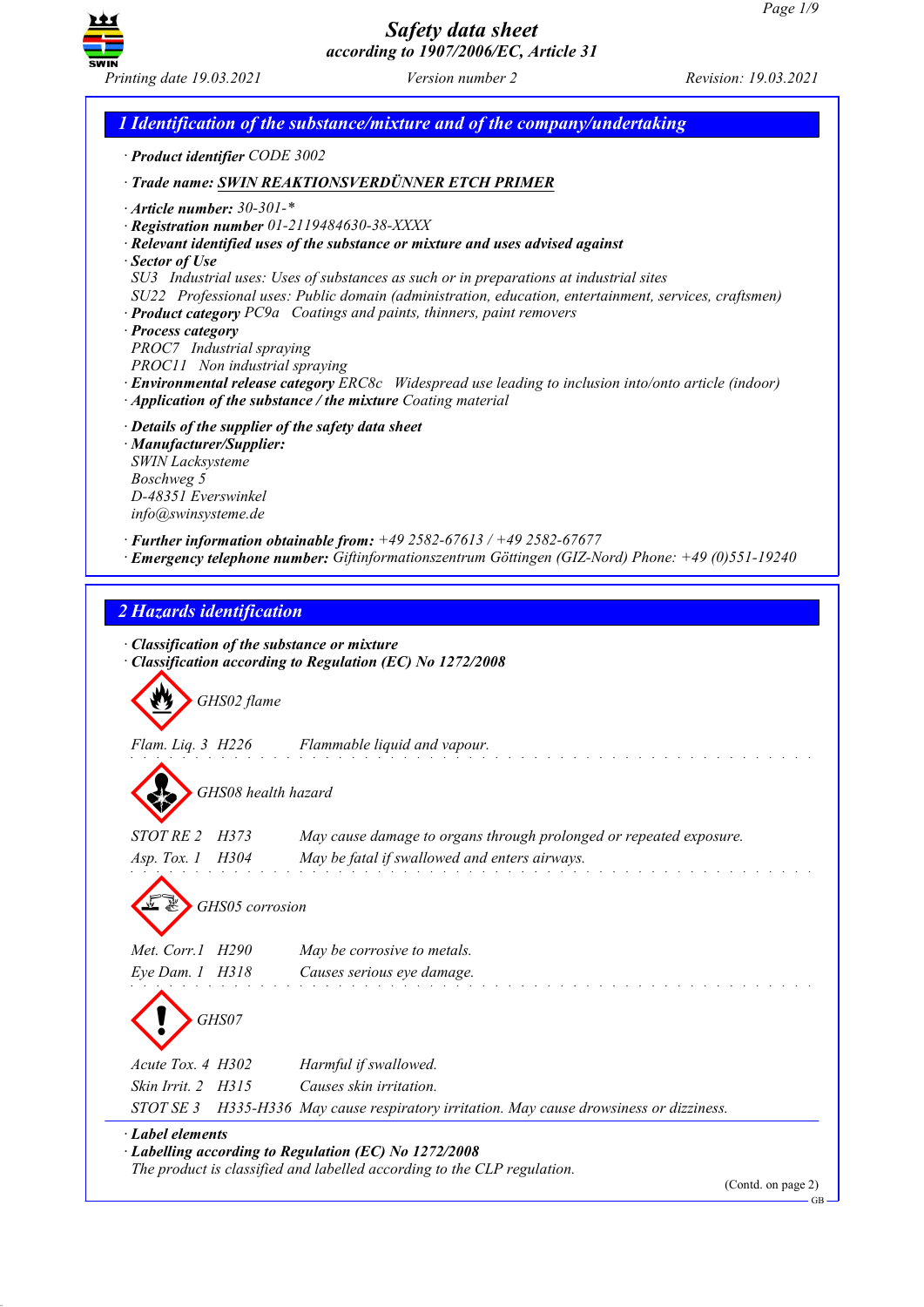GB



*Safety data sheet according to 1907/2006/EC, Article 31*

### *Trade name: SWIN REAKTIONSVERDÜNNER ETCH PRIMER*

(Contd. of page 1) *· Hazard pictograms* E GHS02 E GHS05  $\langle \cdot \rangle$ GHS<sub>07</sub> E GHS<sub>08</sub> *· Signal word Danger · Hazard-determining components of labelling: butan-1-ol xylene · Hazard statements H226 Flammable liquid and vapour. H290 May be corrosive to metals.*<br>*H302 Harmful if swallowed. H302 Harmful if swallowed. H315 Causes skin irritation. H318 Causes serious eye damage. H335-H336 May cause respiratory irritation. May cause drowsiness or dizziness. H373 May cause damage to organs through prolonged or repeated exposure. H304 May be fatal if swallowed and enters airways. · Precautionary statements P210 Keep away from heat, hot surfaces, sparks, open flames and other ignition sources. No smoking. P241 Use explosion-proof [electrical/ventilating/lighting] equipment. P260 Do not breathe dust/fume/gas/mist/vapours/spray. P271 Use only outdoors or in a well-ventilated area. P280 Wear protective gloves/protective clothing/eye protection/face protection/hearing protection. P303+P361+P353 IF ON SKIN (or hair): Take off immediately all contaminated clothing. Rinse skin with water [or shower]. P305+P351+P338 IF IN EYES: Rinse cautiously with water for several minutes. Remove contact lenses, if present and easy to do. Continue rinsing. P501 Dispose of contents/container in accordance with local/regional/national/international regulations. · Other hazards - · Results of PBT and vPvB assessment · PBT: Not applicable.*

*· vPvB: Not applicable.*

#### *3 Composition/information on ingredients*

- *· CAS No. Description*
- *71-36-3 butan-1-ol*
- *· EC number: 200-751-6*
- *· Index number: 603-004-00-6*
- *· Chemical characterisation: Mixtures*
- *· Description: Mixture of substances listed below with nonhazardous additions.*

| · Dangerous components: |                                                                                                                          |             |  |  |
|-------------------------|--------------------------------------------------------------------------------------------------------------------------|-------------|--|--|
| $CAS: 71-36-3$          | butan-1-ol                                                                                                               | $25 - 50\%$ |  |  |
| EINECS: 200-751-6       | EINECS: 200-751-6<br>Reg.nr.: 01-2119484630-38-XXXX 4, H302; Skin Irrit. 2, H315; STOT SE 3, H335-H336                   |             |  |  |
|                         |                                                                                                                          |             |  |  |
| $CAS: 1330-20-7$        | xvlene                                                                                                                   | $25 - 50\%$ |  |  |
| EINECS: 215-535-7       |                                                                                                                          |             |  |  |
|                         | EINECS: 215-535-7<br>Reg.nr.: 01-2119488216-32-XXXX H304; $\Diamond$ Acute Tox. 4, H312; Acute Tox. 4, H332; Skin Irrit. |             |  |  |
|                         | 2, H315; Eye Irrit. 2, H319; STOT SE 3, H335                                                                             |             |  |  |
| (Contd. on page 3)      |                                                                                                                          |             |  |  |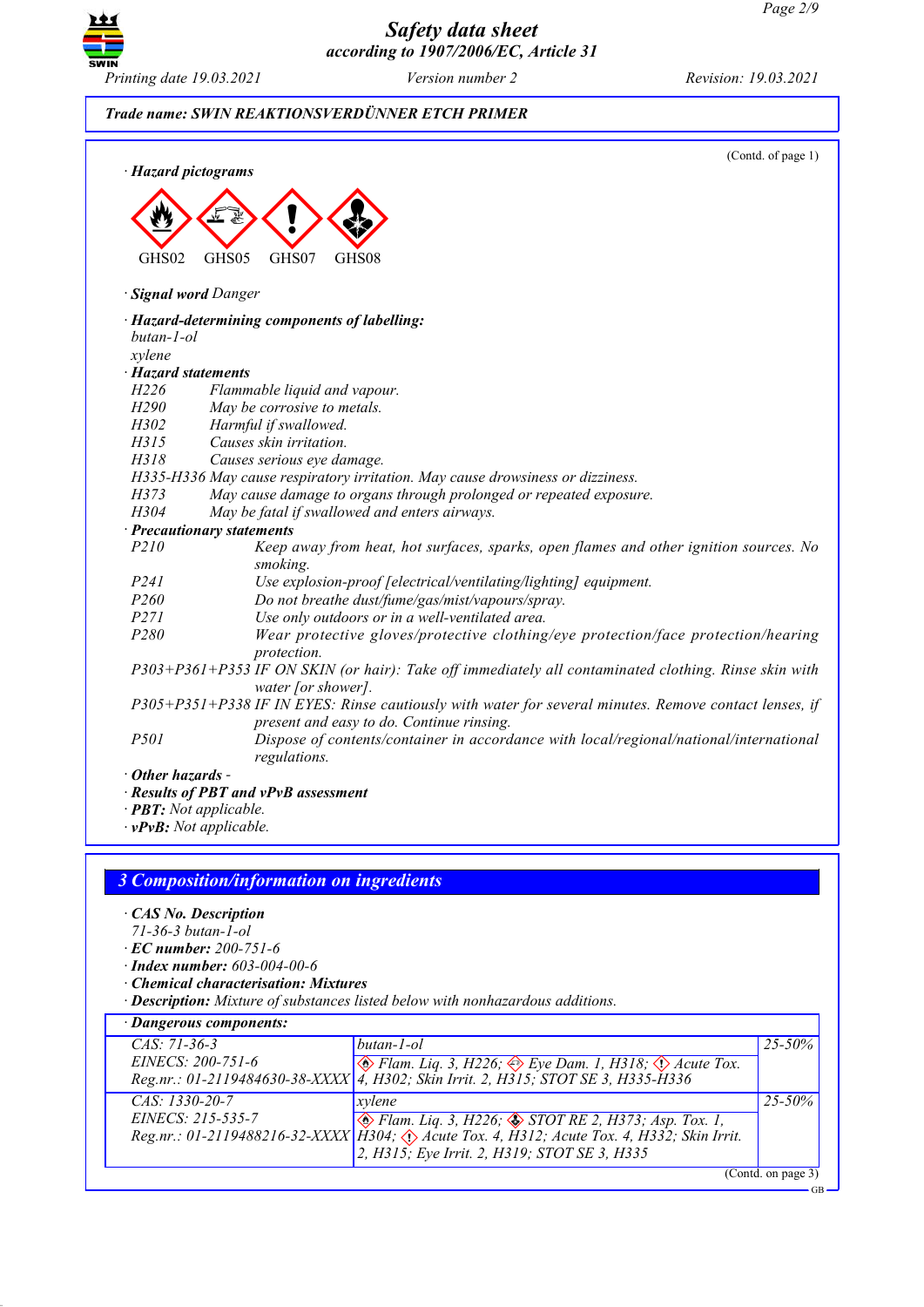

#### *Trade name: SWIN REAKTIONSVERDÜNNER ETCH PRIMER*

*· Additional information: For the wording of the listed hazard phrases refer to section 16.*

(Contd. of page 2)

### *4 First aid measures*

- *· Description of first aid measures*
- *· General information: Personal protection for the First Aider.*
- *· After inhalation:*
- *Seek medical treatment in case of complaints.*
- *Supply fresh air. · After skin contact:*
- *Immediately wash with water and soap and rinse thoroughly.*
- *If skin irritation continues, consult a doctor.*
- *· After eye contact:*
- *Rinse opened eye for several minutes under running water.*
- *Seek medical treatment.*
- *· After swallowing: Do not induce vomiting; call for medical help immediately.*
- *· Information for doctor:*
- *· Most important symptoms and effects, both acute and delayed No further relevant information available.*
- *· Indication of any immediate medical attention and special treatment needed*
- *No further relevant information available.*

### *5 Firefighting measures*

- *· Extinguishing media*
- *· Suitable extinguishing agents:*
- *CO2, powder or water spray. Fight larger fires with water spray or alcohol resistant foam.*
- *· For safety reasons unsuitable extinguishing agents: Water with full jet*
- *· Special hazards arising from the substance or mixture No further relevant information available.*
- *· Advice for firefighters*
- *· Protective equipment: Mouth respiratory protective device.*

### *6 Accidental release measures*

- *· Personal precautions, protective equipment and emergency procedures Wear protective equipment. Keep unprotected persons away. Ensure adequate ventilation*
- *· Environmental precautions: Do not allow to enter sewers/ surface or ground water.*
- *· Methods and material for containment and cleaning up: Absorb with liquid-binding material (sand, diatomite, acid binders, universal binders, sawdust). Dispose contaminated material as waste according to item 13.*
- *· Reference to other sections*
- *See Section 7 for information on safe handling. See Section 8 for information on personal protection equipment.*

### *7 Handling and storage*

#### *· Handling:*

- *· Precautions for safe handling*
- *Ensure good ventilation/exhaustion at the workplace. Restrict the quantity stored at the work place.*
- *· Information about fire - and explosion protection:*
- *Fumes can combine with air to form an explosive mixture. Flammable gas-air mixtures may form in empty receptacles.*
- *Keep ignition sources away - Do not smoke.*
- *Use explosion-proof apparatus / fittings and spark-proof tools.*

(Contd. on page 4)

GB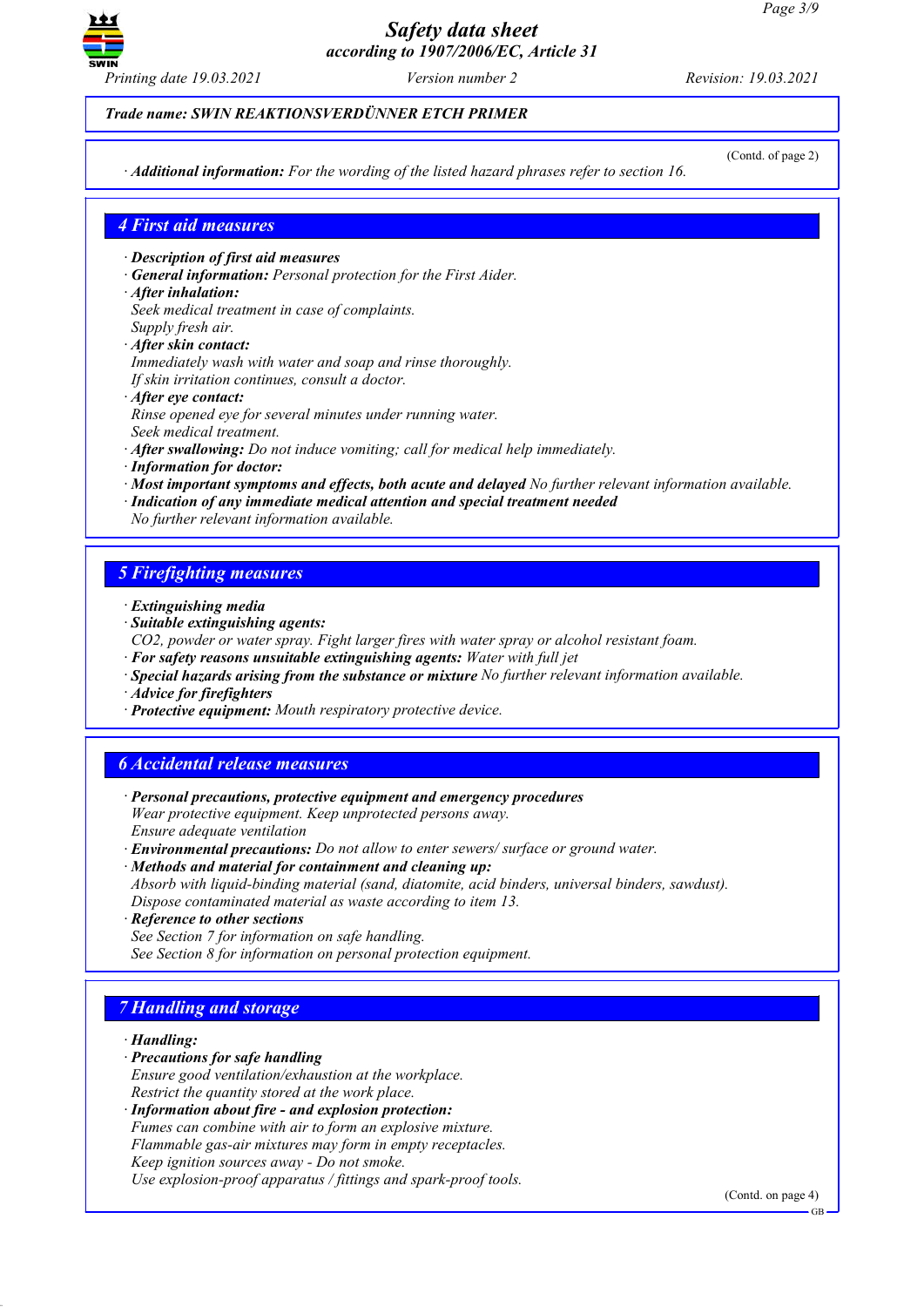

### *Trade name: SWIN REAKTIONSVERDÜNNER ETCH PRIMER*

(Contd. of page 3)

*Protect against electrostatic charges.*

- *· Conditions for safe storage, including any incompatibilities*
- *· Storage:*
- *· Requirements to be met by storerooms and receptacles: Unsuitable material for receptacle: steel. Provide solvent resistant, sealed floor.*
- *· Information about storage in one common storage facility:*
- *Do not store together with alkalis (caustic solutions).*
- *· Further information about storage conditions: Keep container tightly sealed.*
- *· Specific end use(s) No further relevant information available.*

*8 Exposure controls/personal protection*

- *· Additional information about design of technical facilities: No further data; see item 7.*
- *· Control parameters*

*· Ingredients with limit values that require monitoring at the workplace:*

*71-36-3 butan-1-ol*

*Sk*

*WEL Short-term value: 154 mg/m³, 50 ppm*

*· Additional information: The lists valid during the making were used as basis.*

*· Exposure controls*

- *· Personal protective equipment:*
- *· General protective and hygienic measures:*

*Keep away from foodstuffs, beverages and feed.*

*Immediately remove all soiled and contaminated clothing*

*Wash hands before breaks and at the end of work.*

*Do not inhale gases / fumes / aerosols. Avoid contact with the eyes and skin.*

*· Respiratory protection:*

In case of brief exposure or low pollution use respiratory filter device. In case of intensive or longer exposure *use self-contained respiratory protective device.*

*Use suitable respiratory protective device in case of insufficient ventilation.*

*Filter A2/P2*

*· Protection of hands:*

*Only use chemical-protective gloves with CE-labelling of category III.*



*Protective gloves*

*Preventive skin protection by use of skin-protecting agents is recommended.*

*· Material of gloves*

The selection of the suitable gloves does not only depend on the material, but also on further marks of quality *and varies from manufacturer to manufacturer. As the product is a preparation of several substances, the* resistance of the glove material can not be exactly calculated in advance and has therefore to be checked *prior to the application.*

*As protection from splashes gloves made of the following materials are suitable:*

*Nitrile rubber (Ansell Sol-Vex®)*

*Recommended thickness of the material:*  $\geq 0.4$  *mm* 

*· Penetration time of glove material*

*Value* for the permeation: Level  $\leq$  *l* 

The exact break through time has to be found out by the manufacturer of the protective gloves and has to be *observed.*

*· For the permanent contact => 480 minutes gloves made of the following materials are suitable: HPPE-laminatet film (Ansell Barrier®)*

(Contd. on page 5)

GB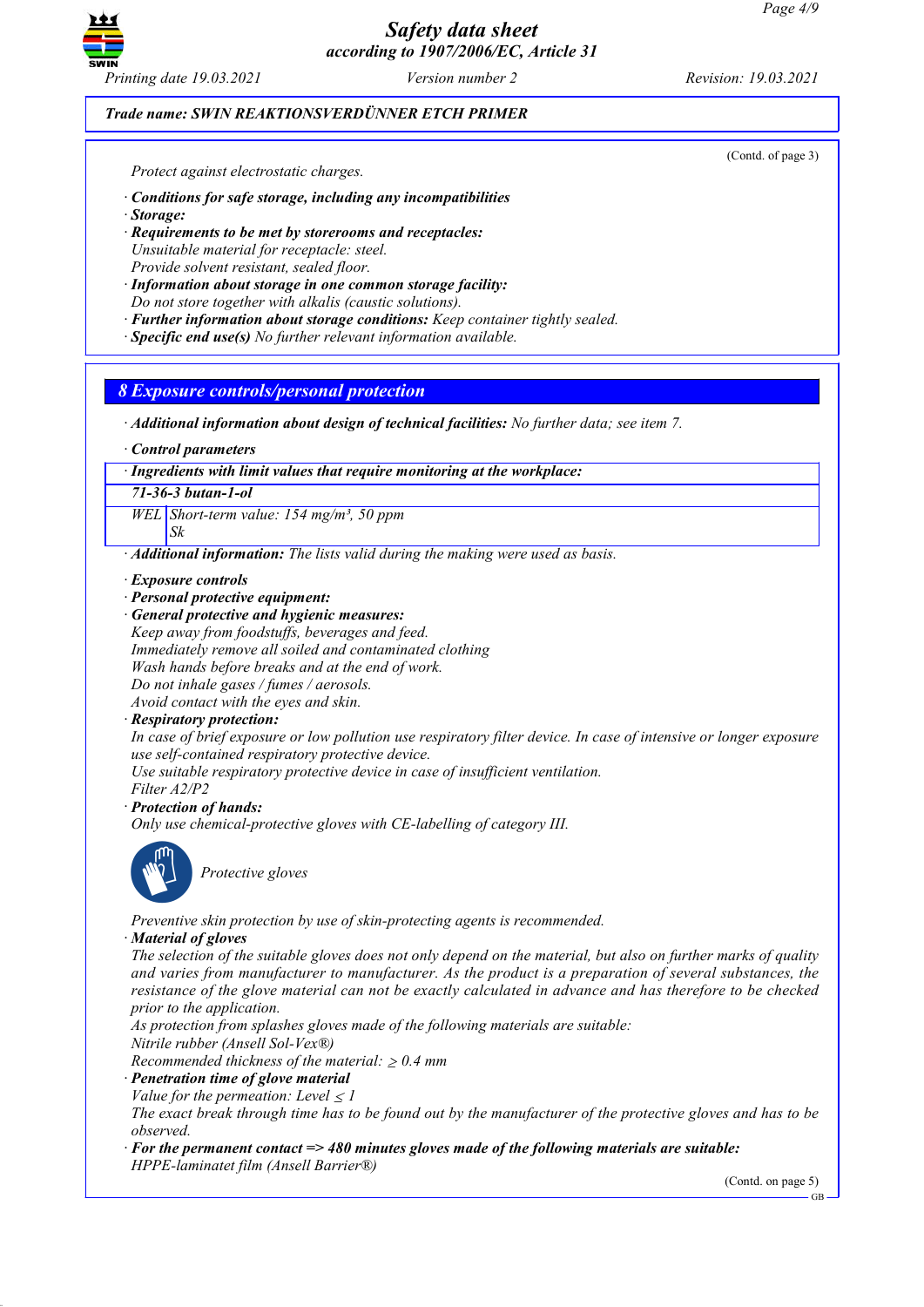

(Contd. of page 4)

### *Trade name: SWIN REAKTIONSVERDÜNNER ETCH PRIMER*

*· Eye protection:*



*Tightly sealed goggles*

#### *· Body protection:*

*Protective clothing, anti-static (TYVEK® CLASSIC PLUS) Safety shoes/boots, antstatic*

| <b>9 Physical and chemical properties</b>               |                                                                                                 |  |  |  |
|---------------------------------------------------------|-------------------------------------------------------------------------------------------------|--|--|--|
| · Information on basic physical and chemical properties |                                                                                                 |  |  |  |
| <b>General Information</b>                              |                                                                                                 |  |  |  |
| $\cdot$ Appearance:                                     |                                                                                                 |  |  |  |
| Form:                                                   | Fluid                                                                                           |  |  |  |
| Colour:                                                 | Colourless                                                                                      |  |  |  |
| Odour:                                                  | Alcohol-like                                                                                    |  |  |  |
| · Odour threshold:                                      | Not determined.                                                                                 |  |  |  |
| $\cdot$ pH-value                                        | Not applicable.                                                                                 |  |  |  |
| · Change in condition                                   |                                                                                                 |  |  |  |
| Melting point/freezing point:                           | $-89$ °C                                                                                        |  |  |  |
| Initial boiling point and boiling range: $116 °C$       |                                                                                                 |  |  |  |
| · Flash point:                                          | $<$ 23 °C                                                                                       |  |  |  |
| · Flammability (solid, gas):                            | Not applicable.                                                                                 |  |  |  |
| · Ignition temperature:                                 | 340 $\degree$ C                                                                                 |  |  |  |
| · Decomposition temperature:                            | Not determined.                                                                                 |  |  |  |
| · Auto-ignition temperature:                            | Product is not selfigniting.                                                                    |  |  |  |
| · Explosive properties:                                 | Product is not explosive. However, formation of explosive air/<br>vapour mixtures are possible. |  |  |  |
| · Explosion limits:                                     |                                                                                                 |  |  |  |
| Lower:                                                  | 1.5 Vol $\%$                                                                                    |  |  |  |
| <b>Upper:</b>                                           | $9.4$ Vol $\%$                                                                                  |  |  |  |
| $\cdot$ Vapour pressure at 20 °C:                       | $6.7$ $hPa$                                                                                     |  |  |  |
| $\cdot$ Density                                         | $0,84 - 0,86$                                                                                   |  |  |  |
| $\cdot$ Relative density                                | Not determined.                                                                                 |  |  |  |
| · Vapour density                                        | Not determined.                                                                                 |  |  |  |
| $\cdot$ Evaporation rate                                | Not determined.                                                                                 |  |  |  |
| · Solubility in / Miscibility with                      |                                                                                                 |  |  |  |
| water at $20^{\circ}$ C:                                | 77 g/l                                                                                          |  |  |  |
| · Partition coefficient: n-octanol/water:               | Not determined.                                                                                 |  |  |  |
| · Viscosity:                                            |                                                                                                 |  |  |  |
| Dynamic:                                                | Not determined.                                                                                 |  |  |  |
| Kinematic at 20 °C:                                     | 24 s (ISO 3 mm)                                                                                 |  |  |  |
| $\cdot$ Other information                               | No further relevant information available.                                                      |  |  |  |

## *10 Stability and reactivity*

*· Reactivity No further relevant information available.*

(Contd. on page 6)

GB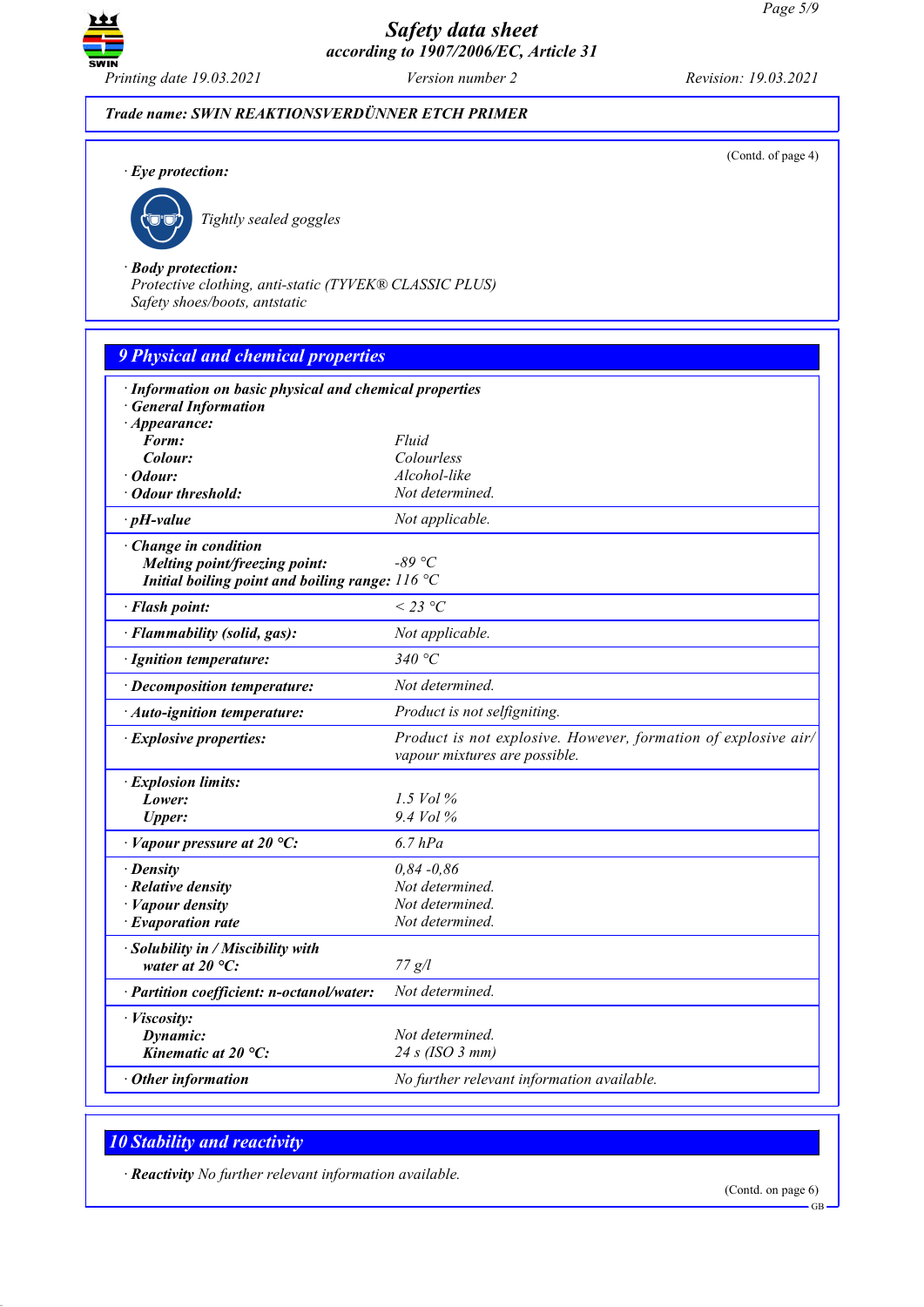

*Printing date 19.03.2021 Version number 2 Revision: 19.03.2021*

### *Trade name: SWIN REAKTIONSVERDÜNNER ETCH PRIMER*

(Contd. of page 5)

- *· Chemical stability*
- *· Thermal decomposition / conditions to be avoided: No decomposition if used according to specifications.*
- *· Possibility of hazardous reactions No dangerous reactions known.*
- *· Conditions to avoid No further relevant information available.*
- *· Incompatible materials: No further relevant information available. · Hazardous decomposition products: No dangerous decomposition products known.*
- 

## *11 Toxicological information*

- *· Information on toxicological effects*
- *· Acute toxicity*

*Harmful if swallowed.*

|                               |        | $\cdot$ LD/LC50 values relevant for classification: |                                               |  |
|-------------------------------|--------|-----------------------------------------------------|-----------------------------------------------|--|
| $71 - 36 - 3 but an - 1 - ol$ |        |                                                     |                                               |  |
|                               | Oral   | LD50                                                | 790 mg/kg (rat)                               |  |
|                               | Dermal | LD50                                                | $3,400$ mg/kg (rabbit)                        |  |
|                               |        |                                                     | Inhalative $LC50/4 h   8,000 mg/l$ (rat)      |  |
| 1330-20-7 xylene              |        |                                                     |                                               |  |
|                               | Oral   | LD50                                                | $4,300$ mg/kg (rat)                           |  |
|                               | Dermal | LD50                                                | $\frac{2,000 \text{ mg/kg}}{(\text{rabbit})}$ |  |

*· Primary irritant effect:*

- *· Skin corrosion/irritation*
- *Causes skin irritation.*
- 
- *· Serious eye damage/irritation Causes serious eye damage.*

*· Respiratory or skin sensitisation Based on available data, the classification criteria are not met.*

*· Additional toxicological information:*

*· CMR effects (carcinogenity, mutagenicity and toxicity for reproduction)*

- *· Germ cell mutagenicity Based on available data, the classification criteria are not met.*
- *· Carcinogenicity Based on available data, the classification criteria are not met.*
- *· Reproductive toxicity Based on available data, the classification criteria are not met.*
- *· STOT-single exposure*
- *May cause respiratory irritation. May cause drowsiness or dizziness.*
- *· STOT-repeated exposure*
- *May cause damage to organs through prolonged or repeated exposure.*
- *· Aspiration hazard*

*May be fatal if swallowed and enters airways.*

### *12 Ecological information*

- *· Toxicity*
- *· Aquatic toxicity: No further relevant information available.*
- *· Persistence and degradability No further relevant information available.*
- *· Behaviour in environmental systems:*
- *· Bioaccumulative potential No further relevant information available.*
- *· Mobility in soil No further relevant information available.*
- *· Additional ecological information:*
- *· General notes:*
- *Water hazard class 2 (German Regulation) (Self-assessment): hazardous for water Do not allow product to reach ground water, water course or sewage system.*
- *· Results of PBT and vPvB assessment*
- *· PBT: Not applicable.*
- *· vPvB: Not applicable.*

(Contd. on page 7)

GB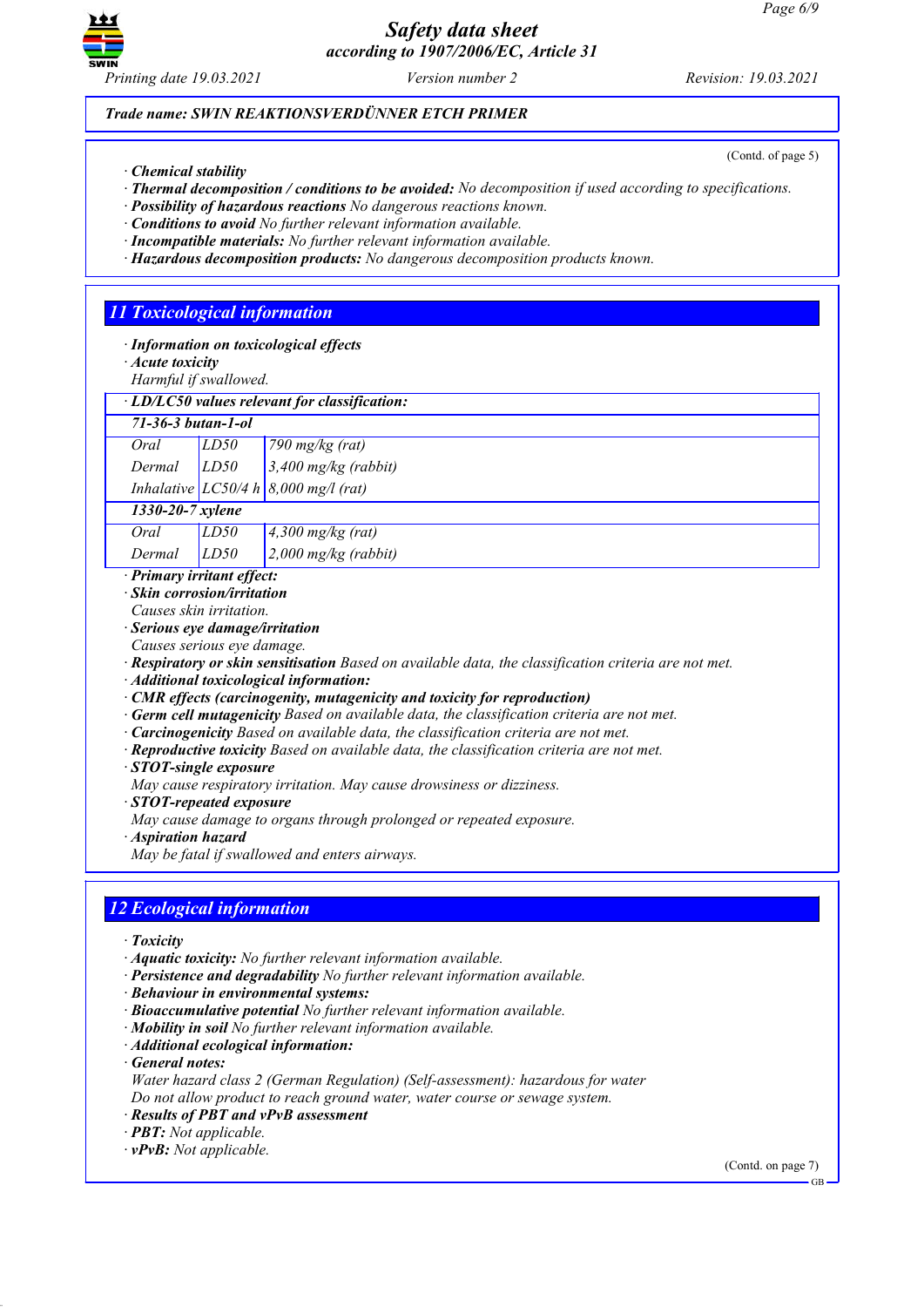

*Printing date 19.03.2021 Version number 2 Revision: 19.03.2021*

*Trade name: SWIN REAKTIONSVERDÜNNER ETCH PRIMER*

(Contd. of page 6)

*· Other adverse effects No further relevant information available.*

### *13 Disposal considerations*

*· Waste treatment methods*

*· Recommendation*

*Must not be disposed together with household garbage. Do not allow product to reach sewage system.*

*· European waste catalogue*

*08 00 00 WASTES FROM THE MANUFACTURE, FORMULATION, SUPPLY AND USE (MFSU) OF COATINGS (PAINTS, VARNISHES AND VITREOUS ENAMELS), ADHESIVES, SEALANTS AND PRINTING INKS*

*08 01 00 wastes from MFSU and removal of paint and varnish*

*08 01 11\* waste paint and varnish containing organic solvents or other hazardous substances*

*· Uncleaned packaging:*

*15 00 00: WASTE PACKAGING; ABSORBENTS, WIPING CLOTHS, FILTER MATERIALS AND PROTECTIVE CLOTHING NOT OTHERWISE SPECIFIED*

*15 01 00: packaging (including separately collected municipal packaging waste)*

*15 01 10\*: packaging containing residues of or contaminated by dangerous substances*

*· Recommendation: Disposal must be made according to official regulations.*

| $\cdot$ UN-Number                                   |                             |  |
|-----------------------------------------------------|-----------------------------|--|
| ADR, IMDG, IATA                                     | <i>UN1263</i>               |  |
| · UN proper shipping name                           |                             |  |
| $·$ <i>ADR</i>                                      | 1263 PAINT                  |  |
| $\cdot$ IMDG, IATA                                  | <b>PAINT</b>                |  |
| · Transport hazard class(es)                        |                             |  |
| ADR, IMDG, IATA                                     |                             |  |
|                                                     |                             |  |
| $\cdot$ Class                                       | 3 Flammable liquids.        |  |
| $\cdot$ Label                                       | 3                           |  |
| · Packing group                                     |                             |  |
| ADR, IMDG, IATA                                     | II                          |  |
| · Environmental hazards:                            |                             |  |
| · Marine pollutant:                                 | N <sub>o</sub>              |  |
| · Special precautions for user                      | Warning: Flammable liquids. |  |
| · Hazard identification number (Kemler code):       | 33                          |  |
| · EMS Number:                                       | $F-E, S-E$                  |  |
| <b>Stowage Category</b>                             | $\overline{B}$              |  |
| · Transport in bulk according to Annex II of Marpol |                             |  |
| and the IBC Code                                    | Not applicable.             |  |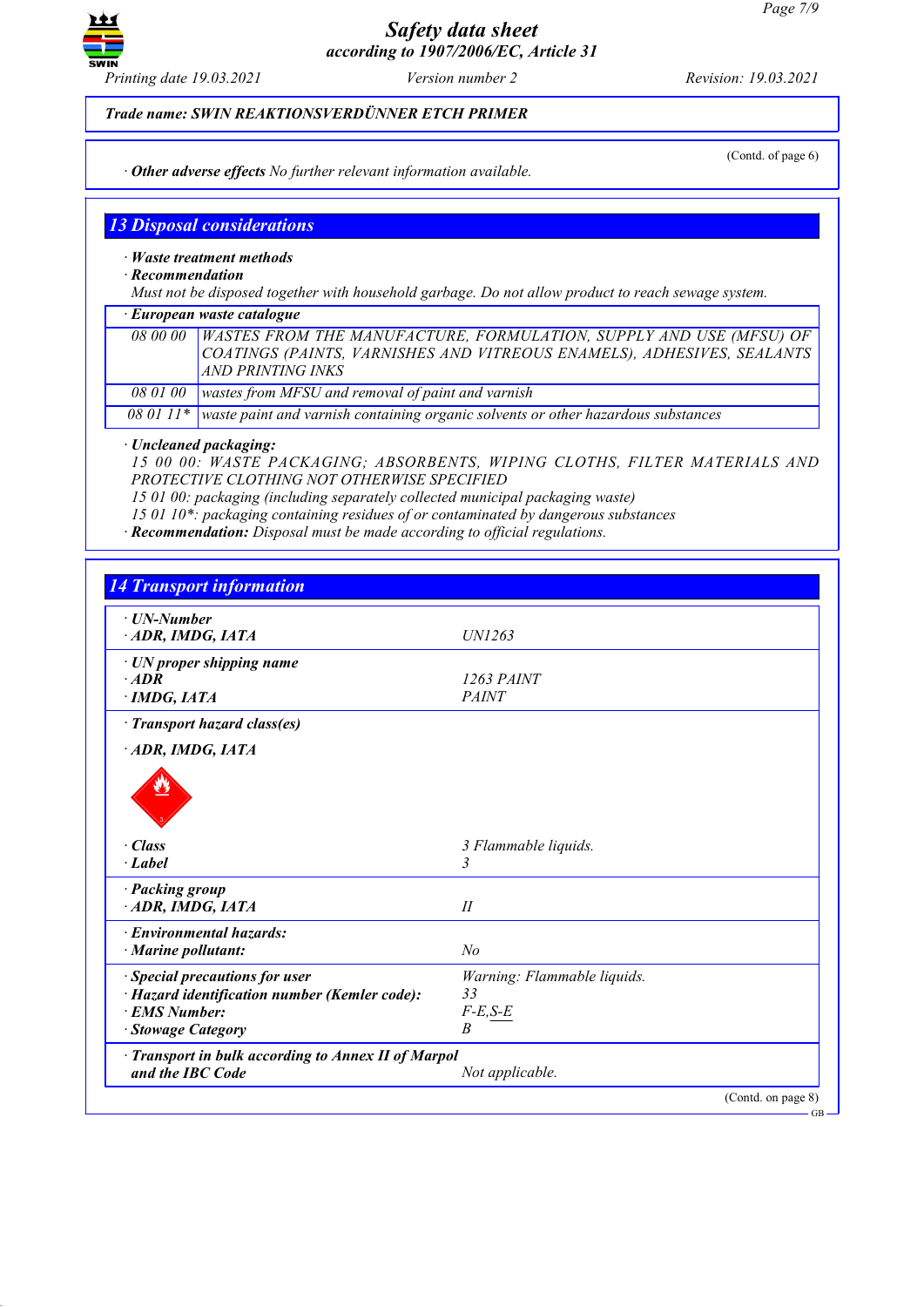

#### *Trade name: SWIN REAKTIONSVERDÜNNER ETCH PRIMER*

|                                           | (Contd. of page 7)                               |
|-------------------------------------------|--------------------------------------------------|
| $\cdot$ Transport/Additional information: |                                                  |
| $\cdot$ ADR                               |                                                  |
| Limited quantities $(LQ)$                 | 5L                                               |
| $\cdot$ Excepted quantities (EQ)          | Code: E2                                         |
|                                           | Maximum net quantity per inner packaging: 30 ml  |
|                                           | Maximum net quantity per outer packaging: 500 ml |
| · Transport category                      | 2                                                |
| · Tunnel restriction code                 | D/E                                              |
| $\cdot$ IMDG                              |                                                  |
| Limited quantities $(LQ)$                 | 5L                                               |
| $\cdot$ Excepted quantities (EQ)          | Code E2                                          |
|                                           | Maximum net quantity per inner packaging: 30 ml  |
|                                           | Maximum net quantity per outer packaging: 500 ml |
| · UN "Model Regulation":                  | UN 1263 PAINT. 3. II                             |

### *15 Regulatory information*

*· Safety, health and environmental regulations/legislation specific for the substance or mixture*

- *· Directive 2012/18/EU*
- *· Named dangerous substances - ANNEX I None of the ingredients is listed.*
- *· Seveso category P5c FLAMMABLE LIQUIDS*
- *· Qualifying quantity (tonnes) for the application of lower-tier requirements 5,000 t*
- *· Qualifying quantity (tonnes) for the application of upper-tier requirements 50,000 t*
- *· REGULATION (EC) No 1907/2006 ANNEX XVII Conditions of restriction: 3*

*· DIRECTIVE 2011/65/EU on the restriction of the use of certain hazardous substances in electrical and electronic equipment – Annex II*

*None of the ingredients is listed.*

*· Chemical safety assessment: A Chemical Safety Assessment has not been carried out.*

### *16 Other information*

This information is based on our present knowledge. However, this shall not constitute a guarantee for any *specific product features and shall not establish a legally valid contractual relationship.*

#### *· Relevant phrases*

*H226 Flammable liquid and vapour.*

- *H302 Harmful if swallowed.*
- *H304 May be fatal if swallowed and enters airways.*
- *H312 Harmful in contact with skin.*
- *H315 Causes skin irritation.*
- *H318 Causes serious eye damage.*
- *H319 Causes serious eye irritation.*
- *H332 Harmful if inhaled.*
- *H335 May cause respiratory irritation.*
- *H336 May cause drowsiness or dizziness.*

*H373 May cause damage to organs through prolonged or repeated exposure.*

### *· Department issuing SDS: -*

- *· Contact: -*
- *· Abbreviations and acronyms:*
- ADR: Accord européen sur le transport des marchandises dangereuses par Route (European Agreement concerning the International *Carriage of Dangerous Goods by Road)*
- *IMDG: International Maritime Code for Dangerous Goods*
- *IATA: International Air Transport Association*
- *GHS: Globally Harmonised System of Classification and Labelling of Chemicals*

(Contd. on page 9)

GB